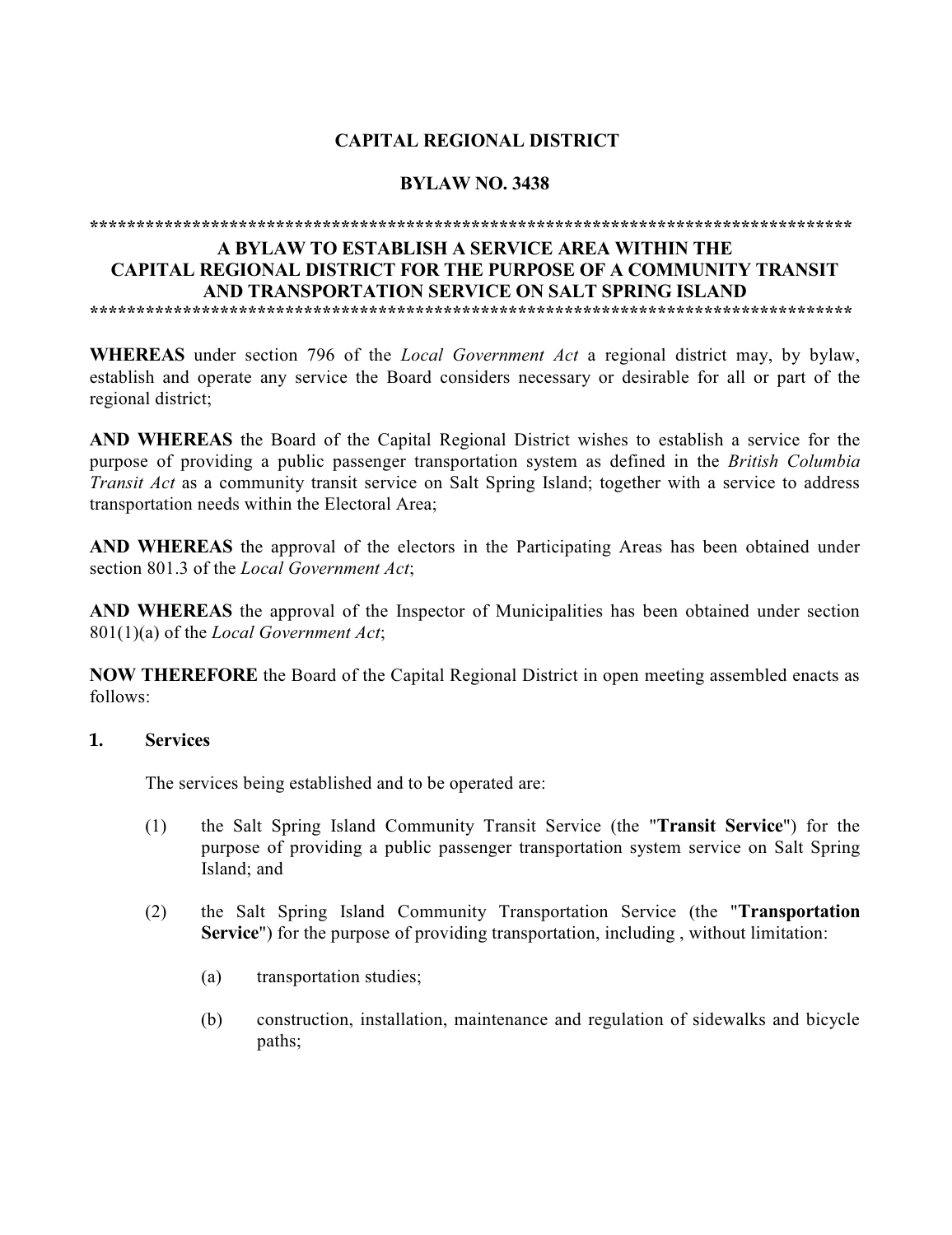#### $Bylaw No. 3438 - 2 -$

- (c) construction, maintenance and regulation of parking spaces, areas and facilities;
- (d) implementing and providing transportation demand management programs; and
- (e) construction and maintenance of pedestrian safety and traffic calming facilities.

#### **2. Service Area Boundaries**

The boundaries of each of :

- (a) the Transit Service area;
- (b) the Transportation Service area

are the boundaries of the Salt Spring Island Electoral Area (the "**Service Area**").

### **3. Participating Areas**

The Electoral Area of Salt Spring Island is the participating area for each of

- (a) the Transit Service; and
- (b) the Transportation Service.

#### **4. Cost Recovery**

As provided in section 803 of the *Local Government Act*, the annual cost of providing each of the Transit Service and the Transportation Service shall be recovered by one or more of the following:

- (a) property value taxes imposed in accordance with Division 4.3 of Part 24 of the *Local Government Act*;
- (b) fees and charges imposed under section 363 of the *Local Government Act*;
- (c) revenues raised by other means authorized by the *Local Government Act* or another Act;
- (d) revenues received by way of agreement, enterprise, gift, grant or otherwise.

## **5. Maximum Requisition**

(1) In accordance with section 800.1(1)(e) of the *Local Government Act*, the maximum amount that may be requisitioned for the cost of the Transit Service is the greater of:

(a) seventy one thousand, seven hundred and fifty (\$71,750.00) dollars; or